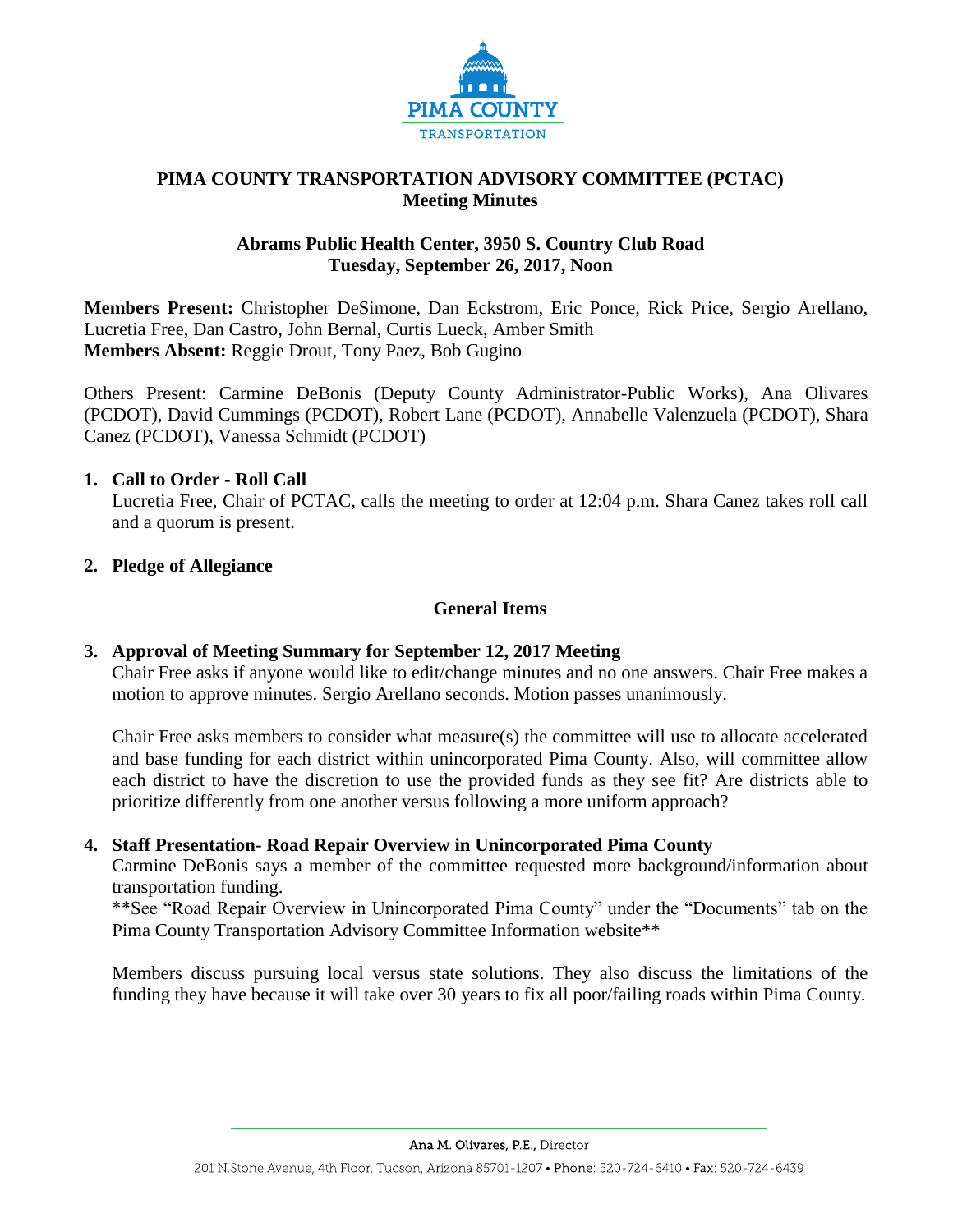### **5. Public Outreach- District Open House Meetings**

Sergio Arellano provides details of the recently held first District 4 Open House in Green Valley. Approximately 80 residents attended and expressed frustration with the current condition of the roads. 50-60% of roads within Green Valley are in poor/failing status. Staff attended open house to answer constituent questions and provide information. The next District 4 Open House takes place tonight in the Tanque Verde Valley area.

### **Road Repair and Preservation**

### **6. PCTAC Discussion/Action- Oro Valley Pavement Preservation Program** Chris DeSimone motions to approve the Oro Valley Pavement Preservation Program and take their recommendations. Rick Price seconds. Motion unanimously passes.

# **7. PCTAC Discussion/Action- Town of Sahuarita Pavement Preservation Program**

Sergio Arellano motions to approve the Town of Sahuarita Pavement Preservation Program and take their recommendations. Chris DeSimone seconds. Motion unanimously passes.

### **8. PCTAC Discussion/Action- South Tucson Pavement Preservation Program**

Rick Price motions to approve the South Tucson Pavement Preservation Program and take their recommendations. Amber Smith seconds. Motion unanimously passes.

### **9. PCTAC Consideration- Town of Marana**

\*\*Staff goes over information from "Regional Local Road Pavement Preservation Program White Paper Overview" under the "Documents" Tab\*\*

### **a. Funding allocated**

Ryan Benavides, Town of Marana Public Works Director, presents. \*\*See "Town of Marana 2nd Year Presentation and Plan" under the "Documents" Tab\*\*

- **b. Pavement program overview**
- **c. Roadway conditions and treatments**
- **d. Repair prioritization list**

### **10. PCTAC Discussion/Action on Road Prioritization Options in Unincorporated Pima County**

Rob Lane and Dave Cummings present. \*\*See "Pima County Presentation-Methodology" under the "Documents" tab\*\*

Members discuss whether individual supervisory districts should have the autonomy to address road issues within their districts as they see fit. They also discuss the inadequate amount of available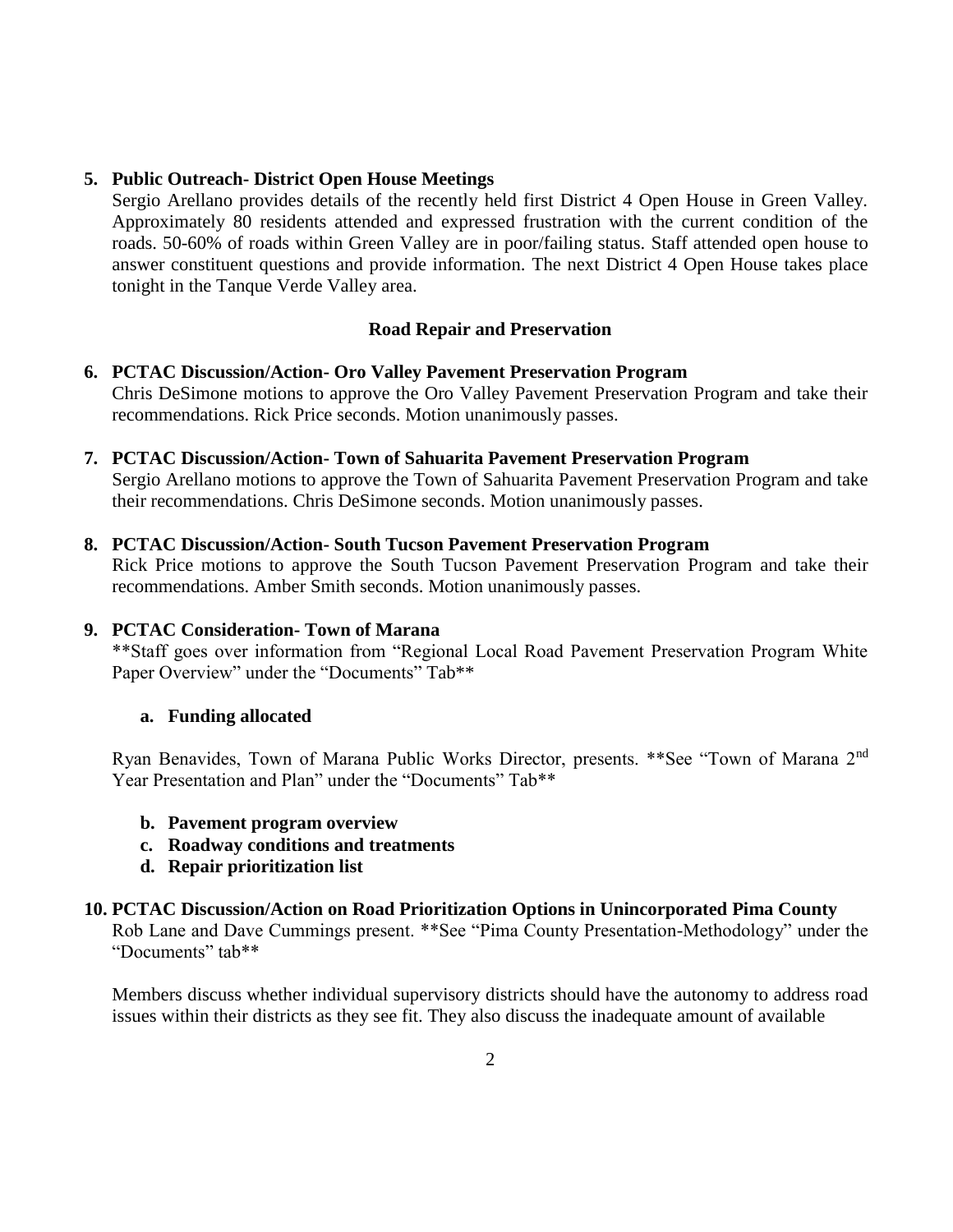funding for road repair compared to the amount needed to fix a majority of the poor/failing roads

within Pima County. Rick Price makes a motion urging the Board of Supervisors (BOS) to come up with an accelerated pavement preservation plan that would include approved funding sources. John Bernal seconds the motion but there is no formal vote by the committee. Members discuss strategies for urging the BOS to take a more proactive approach towards ensuring future funding.

Sergio Arellano makes a motion to use PCDOT's model on funding for the supervisorial district breakdown as presented for Districts 1, 2, 3, 4, and 5 based on accelerated funding allocated to subdivisions until the running total is below the specific total. This includes using up the remaining allocation, the first cost in order of ADT or ADT/Length as stated in the presentation (bullet point 15). Each supervisory district PCTAC representatives will provide final feedback and adjustments to address the specific needs per individual district. Curtis Lueck seconds the motion. Members discuss having all changes/adjustments approved by the committee. Staff clarifies that their recommendation is to have a uniform methodology for prioritizing roadways and that whichever changes are made are consistently applied for the sake of transparency. It is up to the committee to decide how this happens. Staff will work on updating roadway ratings and will provide a list of roads/subdivisions that will use up the available funding. The committee can deliberate and make changes to these lists within this committee forum rather than each representative selectively choosing which roads to address. Motion unanimously approved.

# **10 Minute Break**

Chair Free clarifies that any changes to Staff recommendations will be addressed by PCTAC within the committee forum.

### **11. Next meeting agenda**

It will take place October 10, 2017 at noon.

# **12. Call to the public**

- a. Mark Koskiniemi- expresses concern about road conditions within Samalayvca Estates
- b. Karen Berry- presents on failed road conditions within Gatewood Pointe subdivision
- c. Francis Morgan- presents on road conditions within Cimarron Foothills HOA, comments from Bob (civil engineer who resides in HOA) during presentation
- d. Martha Michaels- expresses concern about road conditions within Sabino Town and Country Estates
- e. Jerry Rumley- expresses concern about road conditions within Golden Heritage Village
- f. Noreen Nelson- expresses concern about road conditions within Hidden Valley HOA
- g. Linda Leedber- expresses concern about road conditions within Sabino Town and Country **Estates**
- h. Mia Tittle- expresses concern about road conditions within Moondance Patio Homes